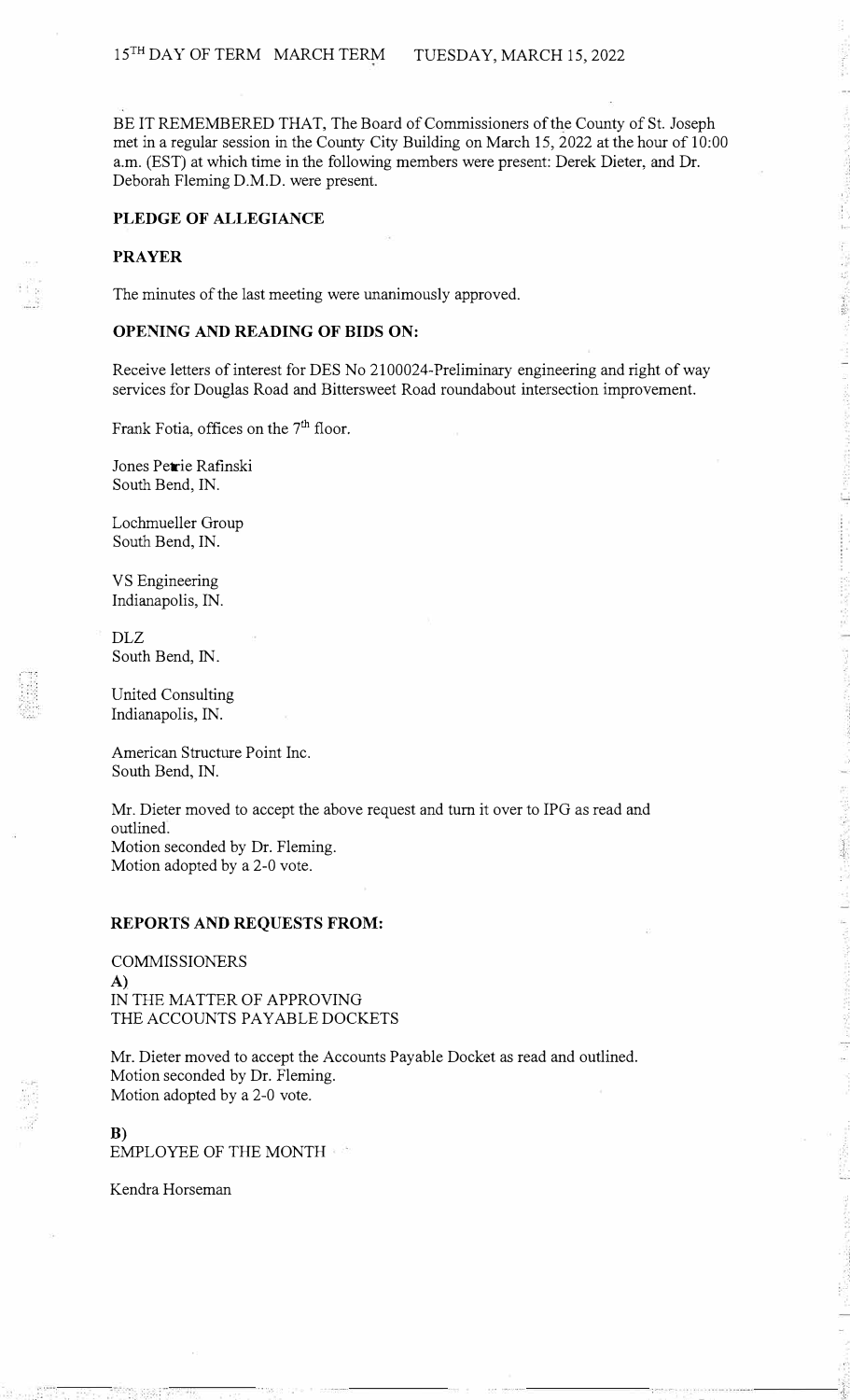BUSINESS OF THE MONTH

Postponed

C)

D) CITIZEN OF THE MONTH

Couch Ron Hecklinski

E) IN THE MATTER OF APPROVAL OF PORTAGE MANOR BOARD APPOINTMENT

Mr. Dieter nominates Marianne Tucker. Dr. Fleming asks for other nominations, seeing none nominations are closed. Motion seconded by Dr. Fleming. Motion adopted by a 2-0 vote.

F) IN THE MATTER OF APPROVING BILLS PASSED BY THE ST. JOSEPH COUNTY COUNCIL

BILL NO. ORDINANCE NO.

30-22 39-22 Salary amendment-Auditor

Mr. Dieter moved to accept the above request as read and outlined. Motion seconded by Dr. Fleming. Motion adopted by a 2-0 vote.

31-22 40-22 Salary amendment-Election Board

Mr. Dieter moved to accept the above request as read and outlined. Motion seconded by Dr. Fleming. Motion adopted by a 2-0 vote.

32-22 41-22 Salary amendment-Health Department

Mr. Dieter moved to accept the above request as read and outlined. Motion seconded by Dr. Fleming. Motion adopted by a 2-0 vote.

33-22 42-22 Salary amendment-Prosecutor

Mr. Dieter moved to accept the above request as read and outlined. Motion seconded by Dr. Fleming. Motion adopted by a 2-0 vote.

34-22 43-22 Salary amendment-Prosecutor

Mr. Dieter moved to accept the above request as read and outlined. Motion seconded by Dr. Fleming. Motion adopted by a 2-0 vote.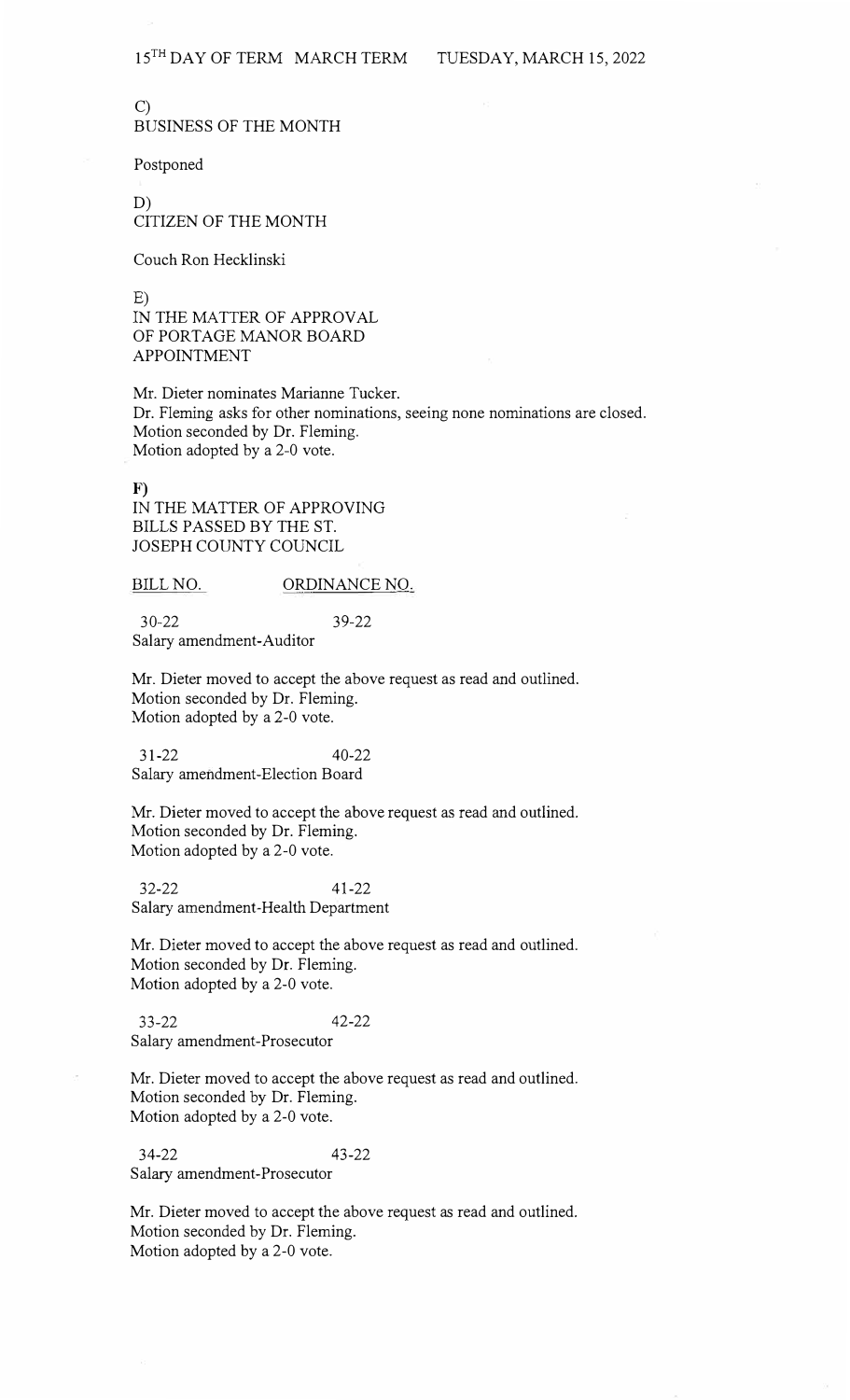35-22 44-22 Salary amendment-Prosecutor

Mr. Dieter moved to accept the above request as read and outlined. Motion seconded by Dr. Fleming. Motion adopted by a 2-0 vote.

37-22 45-22 Salary amendment-Prosecutor

Mr. Dieter moved to accept the above request as read and outlined. Motion seconded by Dr. Fleming. Motion adopted by a 2-0 vote.

29-22 46-22 Monthly transfers and appropriations

Mr. Dieter moved to accept the above request as read and outlined. Motion seconded by Dr. Fleming. Motion adopted by a 2-0 vote.

36-22 47-22 Salary amendment-Portage Manor

Mr. Dieter moved to accept the above request as read and outlined. Motion seconded by Dr. Fleming. Motion adopted by a 2-0 vote.

| $01-22$                   | $48 - 22$ |
|---------------------------|-----------|
| Public Nuisance Ordinance |           |
| $02 - 22$                 | $49 - 22$ |
| A bandoned vehicle        |           |
| $03 - 22$                 | $50 - 22$ |
| Weed and rank vegetation  |           |

Mr. Dieter moved to accept the above requests as read and outlined. Motion seconded by Dr. Fleming. Motion adopted by a 2-0 vote.

HUMAN RESOURCES IN THE MATTER OF APPROVING MEDICAL PLAN DESCRIPTION FOR ACTIVE EMPLOYEES IN ST JOSEPH COUNTY

Kim Karkiewicz, Human Resource Director, Office, on the 7<sup>th</sup> floor.

This includes the original plan along with any changes that we had going through the adoption of the new plan of January 1 of 2022.

Mr. Dieter moved to accept the above requests as read and outlined. Motion seconded by Dr. Fleming. Motion adopted by a 2-0 vote.

IN THE MATTER OF APPROVING IN THE MATTER OF APPROVING MEDICAL PLAN DESCRIPTION FOR RETIRED EMPLOYEES IN ST JOSEPH COUNTY

pil.

Kim Karkiewicz, Human Resource Director, Office, on the 7<sup>th</sup> floor.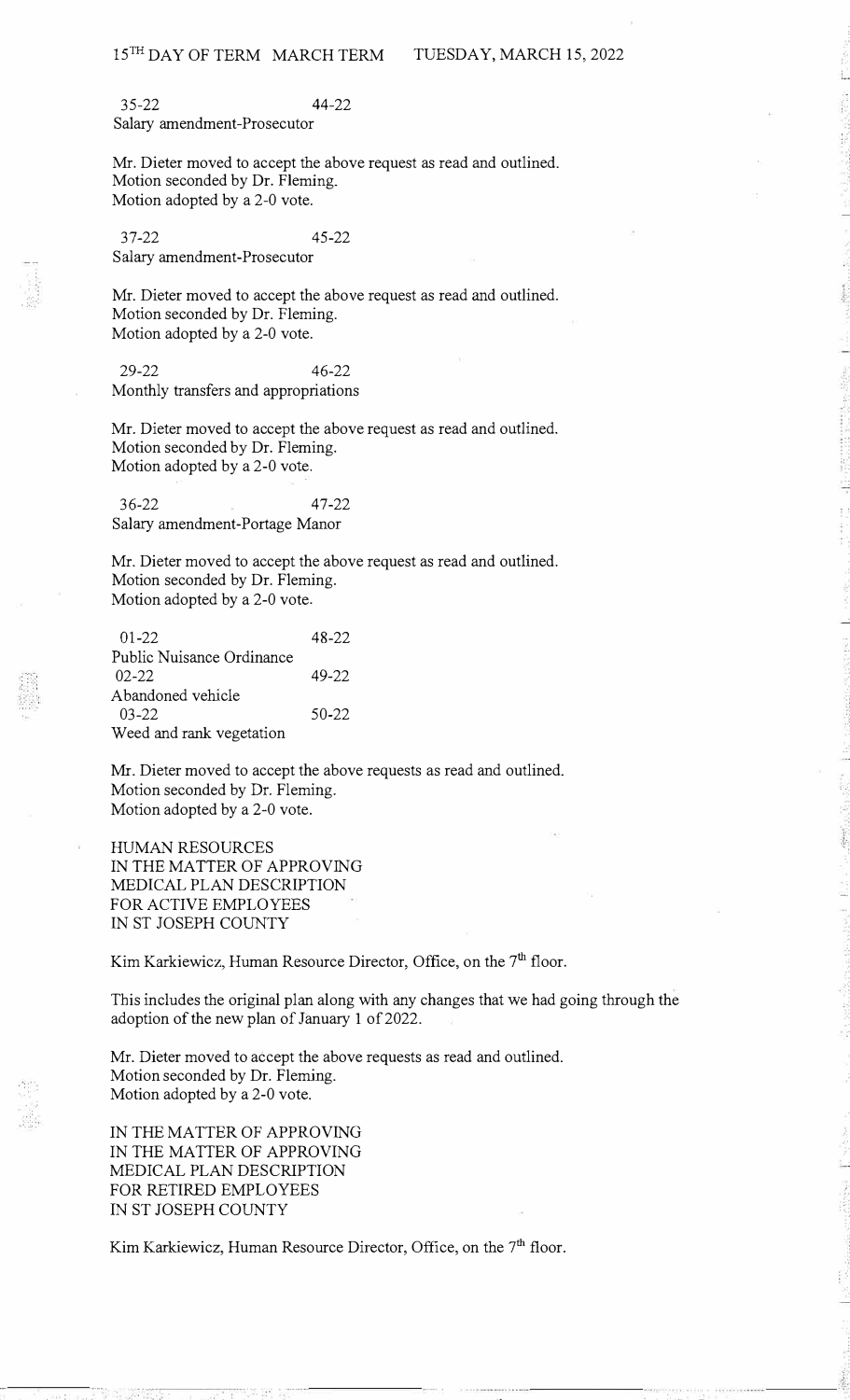This includes the original plan along with any changes that we had going through the adoption of the new plan of January 1 of 2022. This if for retirees under the age of 65.

Mr. Dieter moved to accept the above requests as read and outlined. Motion seconded by Dr. Fleming. Motion adopted by a 2-0 vote.

IN THE MATTER OF APPROVING IN THE MATTER OF APPROVING MEDICAL PLAN DESCRIPTION FOR RETIREE SUPPLEMENTAL PLAN OF ST JOSEPH COUNTY

Kim Karkiewicz, Human Resource Director, Office, on the  $7<sup>th</sup>$  floor.

This includes the original plan along with any changes that we had going through the adoption of the new plan of January 1 of 2022. This is for retirees over 65.

Mr. Dieter moved to accept the above requests as read and outlined. Motion seconded by Dr. Fleming. Motion adopted by a 2-0 vote.

ADULT PROBATION IN THE MATTER OF APPROVING TO APPLY FOR A GRANT FROM THE INDIANA SUPREME COURT TO BE USED TO ENHANCE THE ABILITY TO TES FOR ADDITIONAL DRUGS OF ABUSE

Mr. Dieter moved to accept the above requests as read and outlined. Motion seconded by Dr. Fleming. Motion adopted by a 2-0 vote.

IN THE MATTER OF APPROVING TO APPLY FOR GRANT FUNDS OFFERED THRU FAMILY AND SOCIAL SERVICES ADMINISTRATION TO BE USED FOR SALARY AND BENEFITS FOR A LIRAC COORDINATOR

This past year Governor Halcomb signed a law into effect that required us to create a local justice reinvestment advisory council. This grant will help with coordination of these benefits. This grant would cover the cost of this position completely with all benefits. This position would help us with the development of the bylaws, vision statements, gathering the data and developing our plans moving forward to improve the system.

Mr. Dieter moved to accept the above requests as read and outlined. Motion seconded by Dr. Fleming. Motion adopted by a 2-0 vote.

# **INFRASTRUCTURE PLANNING AND GROWTH:**

Bill Schalliol, Economic Development, offices on the 11<sup>th</sup> floor. A) IN THE MATTER OF APPROVAL OF PROFESSIONAL SERVICES AGREEMENT FORM ABONMARCHE CONSULTANTS FOR THE STATE ROAD 4 RIGHT OF WAY STUDY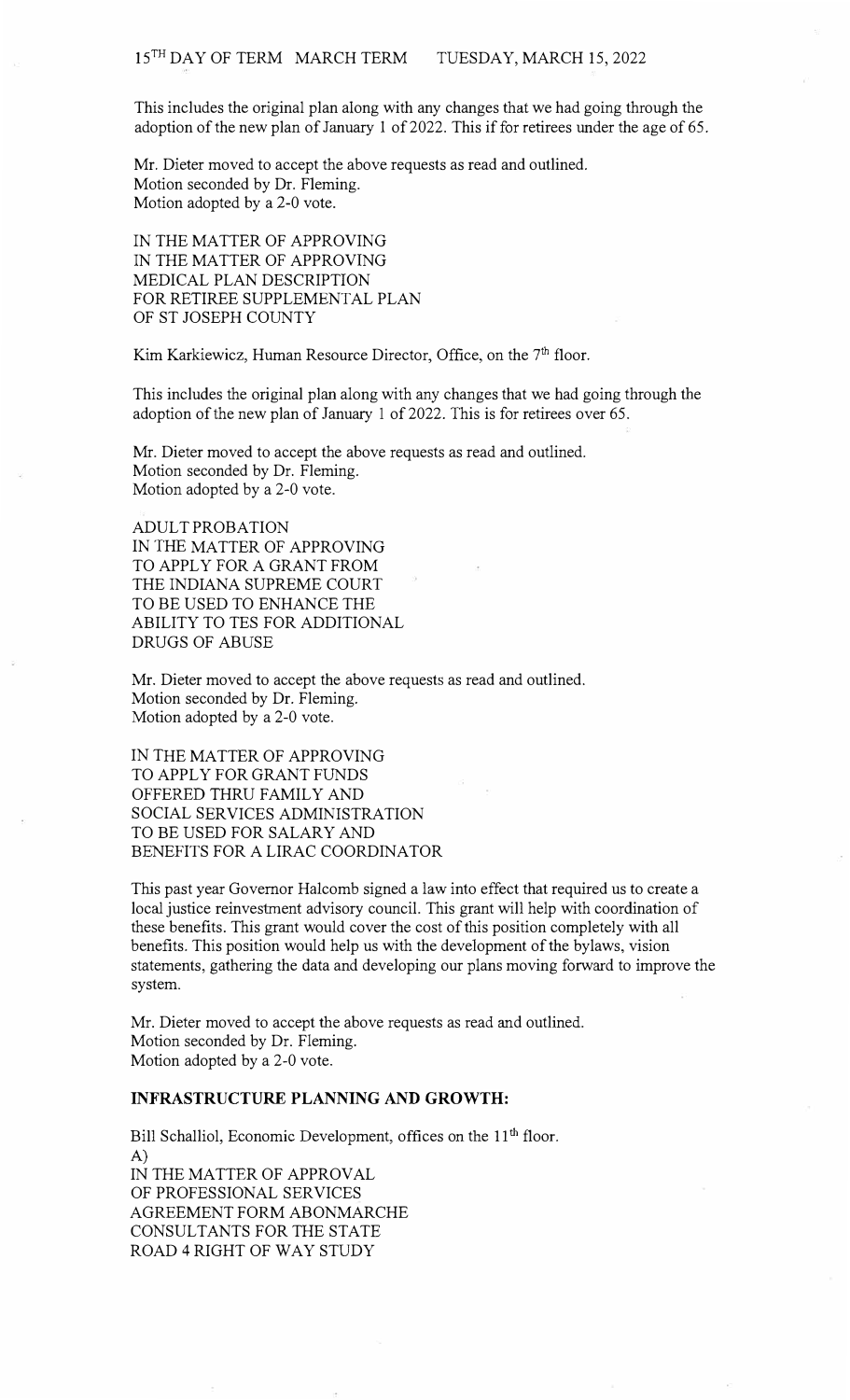This is for the study of the road right of way on State Road 4. This is from the entrance to Potato Creek State Park east to 931. There is a similar study that has been completed **from** North Liberty to the front entrance of Potato Creek done by the state. What we are ultimately looking to do is to create a right of way corridor in which we could develop a pedestrian or bike trail system from The Town of New Carlisle or down in North Liberty to Lakeville going to Potato Creek. This work is half of the study area. It is from Potato Creek to Lakeville. The amount is a not to exceed contract of \$9500.00.

Motion made by Mr. Dieter to accept the recommendation of the Department of Infrastructure Planning and Growth in reference to the above request as read and outlined. Motion seconded by Dr. Fleming. Motion adopted by a 2-0 vote.

B) IN THE MATTER OF APPROVAL OF SANITARY SEWER SERVICE AREA STUDY AND RIGHT OF WAY CORRIDOR ANALYSIS

We have been working with the City of Mishawaka to examine development potential along the Capital Avenue corridor from Jefferson to the Toll Road looking at boundaries, annexations, etc. to see whose responsibility is what. Some time ago the City of Mishawaka built a lift station for sewer service just east of Capital, just north of Jefferson. That lift station was always proposed to provide service in a sewer study area sewer provision area north all the way up to Capital Avenue. We are asking to actually go through and redefine the corridor, look at development potential, the sewer capacity requirements for that area. Also, to look at the potential to do rail in that corridor to connect the Elkhart and Wester railroad or Pioneer Lines up to the Canadian National lines. This is a not to exceed amount of \$61,150.00.

Motion made by Mr. Dieter to accept the recommendation of the Department of Infrastructure Planning and Growth in reference to the above request as read and outlined. Motion seconded by Dr. Fleming. Motion adopted by a 2-0 vote.

C)

IN THE MATTER OF APPROVING A PROFESSIONAL SERVICE AGREEMENT FROM ORBIS ENVIRONMENTAL CONSULTING FOR PERFORMING A PHASE IA ARCHAEOLOGICAL SURVEY

This request is for site 2. That's the properties that we generally describe as the southwest comer of Edison and Larrison Boulevard. The first phase of this was done by an AEP grant. This work exceeds that because it is an additional piece, it's outside the funding that we received from AEP. It's in the amount of \$10,245.00. There is additional field work that may need to be done so we are asking for a not to exceed amount of \$12,000.

Motion made by Mr. Dieter to accept the recommendation of the Department of Infrastructure Planning and Growth in reference to the above request as read and outlined. Motion seconded by Dr. Fleming. Motion adopted by a 2-0 vote.

Frank Fotia, IPG, offices on the 7<sup>th</sup> floor. This is a request to advertise on March  $18<sup>th</sup>$  &  $25<sup>th</sup>$ , 2022 with a bid opening on April 5, 2022 for the following items D-I. D) IN THE MATTER OF APPROVING BID REQUEST FOR 2022 ST JOSEPH COUNTY HIGHWAY ANNUAL BID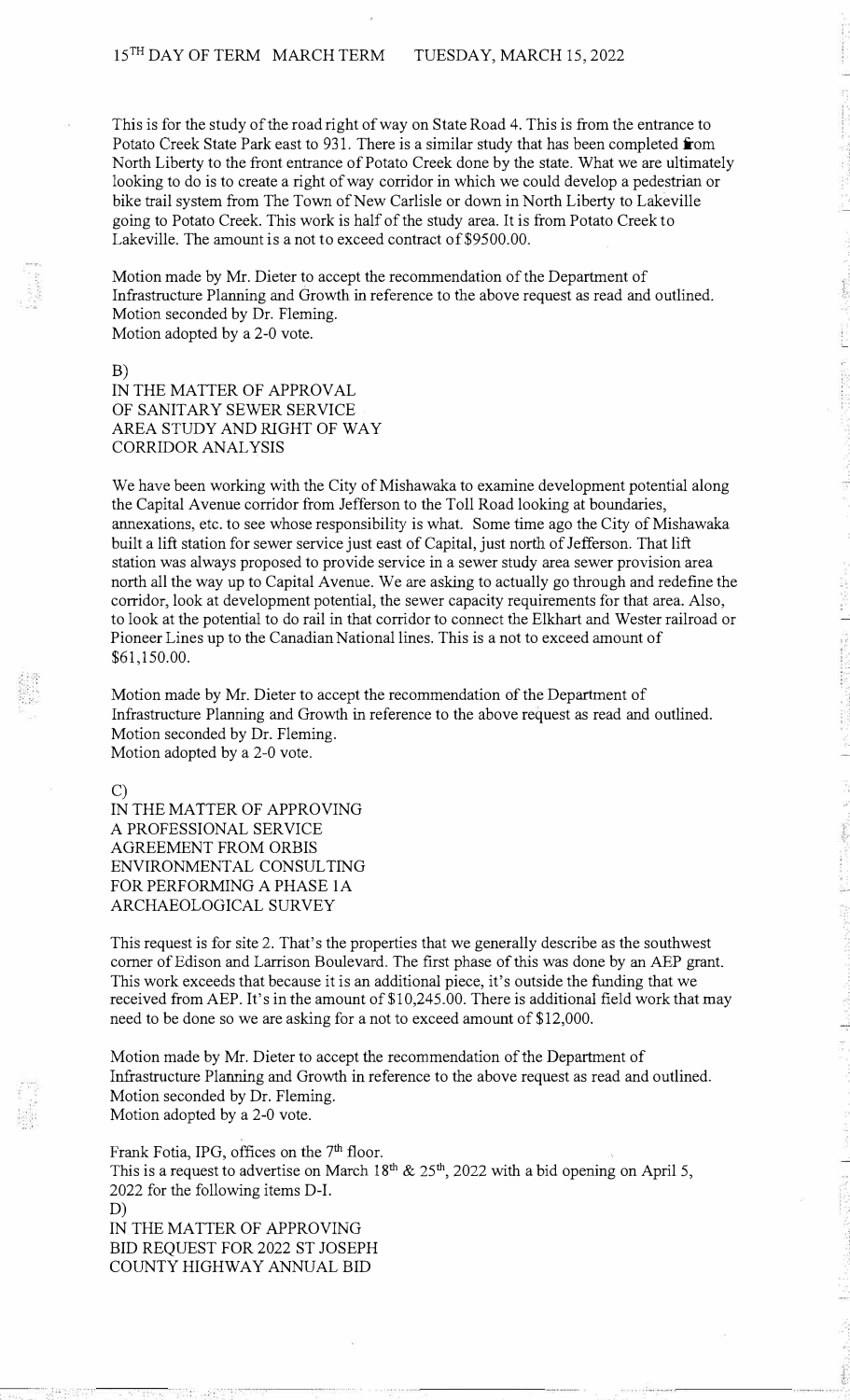## FOR BITUMINOUS PATCHING MATERIALS

Motion made by Dr. Fleming to accept the recommendation of the Department of Infrastructure Planning and Growth in reference to the above request as read and outlined. Motion seconded by Mr. Dieter. Motion adopted by a 3-0 vote.

#### E)

IN THE MATTER OF APPROVING BID REQUEST FOR 2022 ST JOSEPH COUNTY HIGHWAY ANNUAL BID FOR FUELS, OILS, LUBRICANTS AND MISCELLANEOUS MATERIALS

Motion made by Dr. Fleming to accept the recommendation of the Department of Infrastructure Planning and Growth in reference to the above request as read and outlined. Motion seconded by Mr. Dieter. Motion adopted by a 3-0 vote.

F)

IN THE MATTER OF APPROVING BID REQUEST FOR 2022 ST JOSEPH COUNTY HIGHWAY ANNUAL BID FOR LIQUID BITUMINOUS MATERIALS

G)

IN THE MATTER OF APPROVING BID REQUEST FOR 2022 ST JOSEPH COUNTY HIGHWAY ANNUAL BID FOR MISCELLANEOUS AGGREGATES

H)

IN THE MATTER OF APPROVING BID REQUEST FOR 2022 ST JOSEPH COUNTY HIGHWAY ANNUAL BID FOR DRAINAGE PIPE & STRUCTURES, GUARDRAIL AND BRIDGE MATERIALS

I) IN THE MATTER OF APPROVING BID REQUEST FOR 2022 ST JOSEPH COUNTY HIGHWAY ANNUAL BID FOR TRAFFIC PAIN AND SINAGE

Motion made by Mr. Dieter to accept the recommendation of the Department of Infrastructure Planning and Growth in reference to the above requests as read and outlined. Motion seconded by Dr. Fleming. Motion adopted by a 2-0 vote.

### **OLD BUSINESS:**

No action taken.

A) IN THE MATTER OF APPROVING RESOLUTION R-3-C-2022: RESOLUTION OF THE ST JOSEPH COUNTY BOARD OF COMMISSIONERS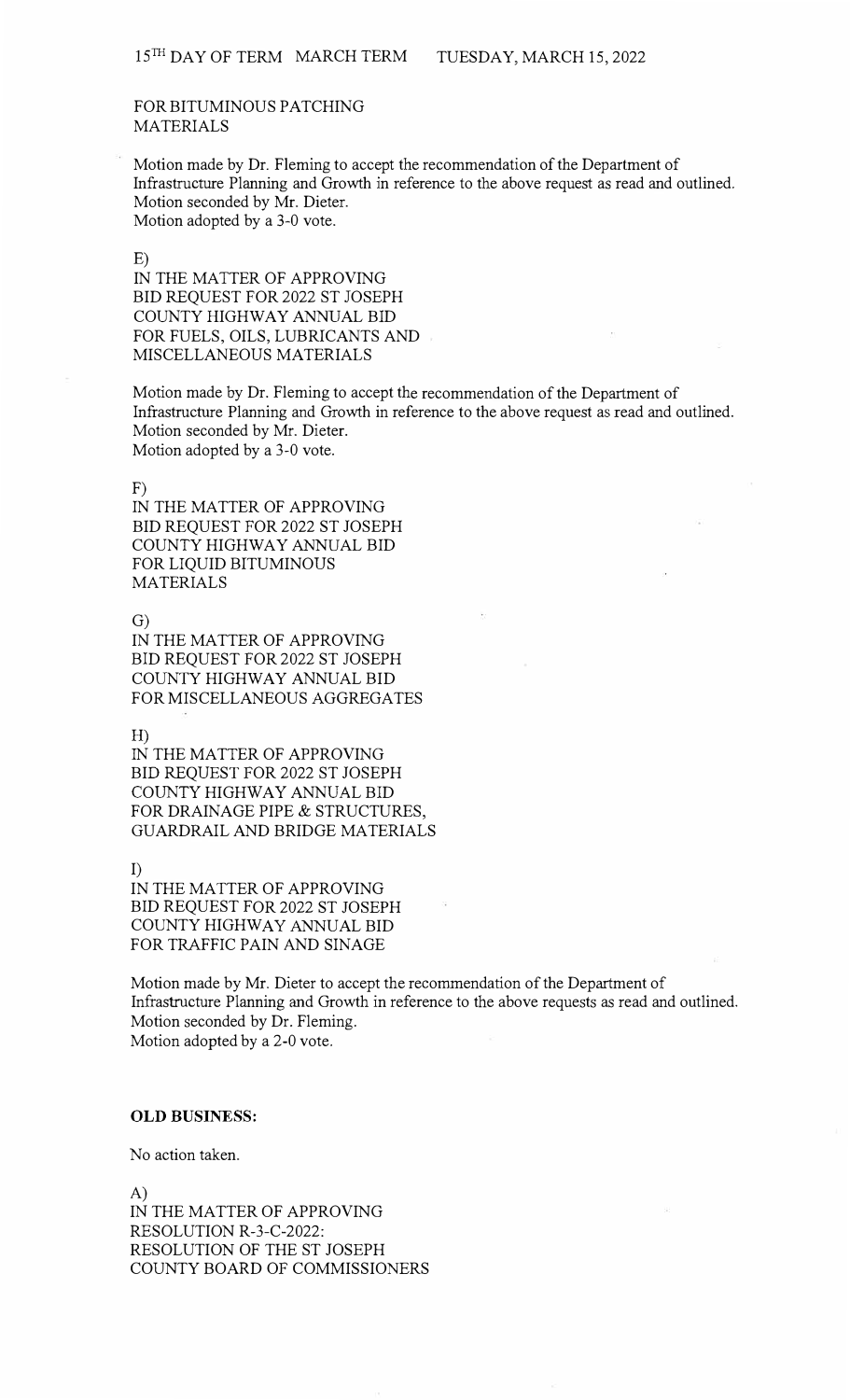ESTABLISHING THE INTENT TO AMEND THE INTERLOCAL AGREEMENT FOR THE ADMINISTRATION OF SOLID WASTE MANAGEMENT DISTRICT USER FEES

#### B)

IN THE MATTER OF APPROVING A SECOND AMENDMENT TO INTERLOCAL AGREEMENT OF THE ADMINISTRATION OF SOLID WASTE MANAGEMENT DISTRICT ACCOUNT SERVICES

### C)

IN THE MATTER OF APPROVING RESOLUTION R-4-C-2022: RESOLUTION OF THE ST JOSEPH COUNTY BOARD OF COMMISSIONERS ESTABLISHING THE INTENT OF SOLID WASTE MANAGEMENT DISTRICT USER FEES

#### D)

IN THE MATTER OF APPROVING EXTENSION TO INTERLOCAL AGREEMENT FOR THE COLLECTION OF SOLID WASTE MANAGEMENT DISTRICT USER FEES

### PSAP

IN THE MATTER OF APPROVING A PROPOSAL FROM PRIORITY DISPATCH FOR QPR ASSISTANCE FOR EMERGENCY MEDICAL AND FIRE DISPATCH

# **PUBLIC COMMENTS:**

Debra Durail, South bend, IN. Reads a passage.

Dan Caruso, New Carlisle, IN. Speaks about the solar project meeting that he attended.

Josh Osbourne, Wyatt, IN. Concerned with the tornado sirens not working in Wyatt.

Cheryl **Nix,** South Bend, IN. Congratulates Ron Hecklinski. Asks about the Solid Waste items being tabled since January.